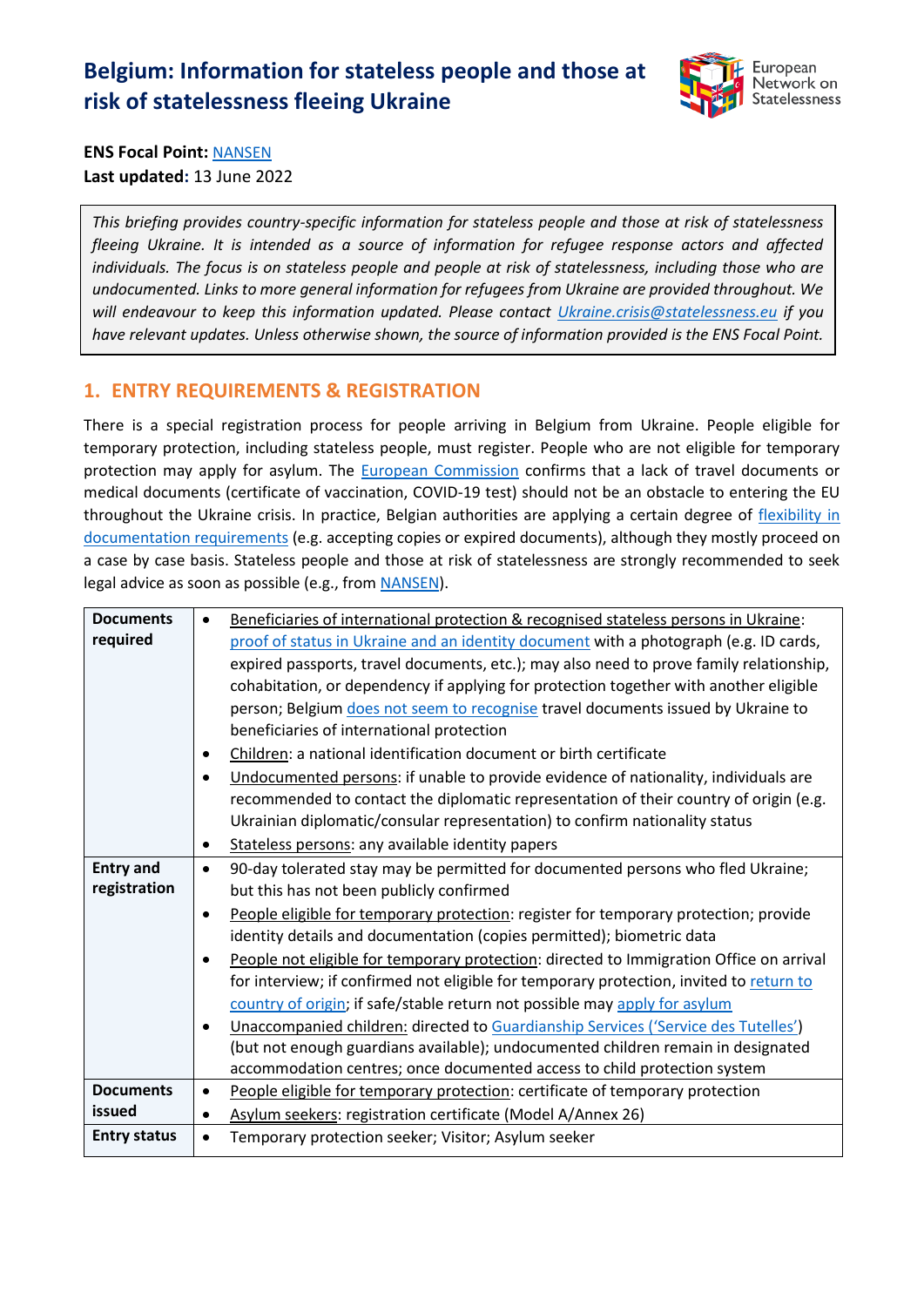# **2. ROUTES TO INTERNATIONAL PROTECTION**

Belgium offers three routes to protection for people fleeing Ukraine, including eligible stateless people: refugee status, subsidiary protection, and temporary protection. Temporary protection is only available to stateless people whose status had been recognised in Ukraine. According to trusted sources, less than six stateless people have received temporary protection in Belgium, but this information cannot be confirmed due to the lack of disaggregated official data on temporary protection grants. The routes to protection available are summarised in the table below.

|                                                                  | <b>Refugee Status</b>                                                                                                                                                                                                                                                                                                                                                                                                                                                                                                                     | <b>Subsidiary Protection</b>                                                                                                                                                | <b>Temporary Protection</b>                                                                                                                                                                                                                                                                                                                                                                                                                   |
|------------------------------------------------------------------|-------------------------------------------------------------------------------------------------------------------------------------------------------------------------------------------------------------------------------------------------------------------------------------------------------------------------------------------------------------------------------------------------------------------------------------------------------------------------------------------------------------------------------------------|-----------------------------------------------------------------------------------------------------------------------------------------------------------------------------|-----------------------------------------------------------------------------------------------------------------------------------------------------------------------------------------------------------------------------------------------------------------------------------------------------------------------------------------------------------------------------------------------------------------------------------------------|
| What is it?                                                      | Protection under 1951<br>Convention Relating to the<br><b>Status of Refugees</b>                                                                                                                                                                                                                                                                                                                                                                                                                                                          | Protection for persons<br>who do not meet the<br>1951 Convention<br>definition but would be<br>subject to serious risk of<br>harm upon return to<br>their country of origin | Temporary protection for<br>eligible displaced persons<br>during mass influx established<br>by decision of the EU Council                                                                                                                                                                                                                                                                                                                     |
| <b>Can stateless</b><br>and/or<br>undocumented<br>persons apply? | Stateless persons: yes<br>Undocumented persons:<br>yes, but cannot register<br>application immediately;<br>must follow specific<br>procedure (see below)                                                                                                                                                                                                                                                                                                                                                                                  | Same as Refugee Status                                                                                                                                                      | Stateless persons: yes, if<br>eligible (i.e., beneficiaries of<br>international protection or<br>equivalent national protection<br>in Ukraine (including those<br>who received a specific<br>document as a recognised<br>stateless person in Ukraine) &<br>family members, permanent<br>residence permit and unable<br>to return to country of origin)<br>Undocumented persons: yes                                                           |
| Where to<br>apply?                                               | Immigration Office within<br>eight days of arrival; border<br>police at the border                                                                                                                                                                                                                                                                                                                                                                                                                                                        | Same as Refugee Status                                                                                                                                                      | <b>Registration Centre at Hall 8</b><br>(Brussels Expo, Heysel)                                                                                                                                                                                                                                                                                                                                                                               |
| Procedure &<br>rights                                            | Collection of biometric<br>data; certificate of<br>application issued ('Annex<br>26'); interview at Office of<br><b>General Commissioner for</b><br><b>Refugees and Stateless</b><br>Persons; outcome can be<br>refugee status, subsidiary<br>protection, or rejection;<br>right of appeal before the<br><b>Council for Alien Law</b><br>Litigation (CALL); special<br>procedure for applications<br>at the border and other<br>situations<br>Special procedure for<br>undocumented persons:<br>formal notice to<br>Immigration Office to | Same as for Refugee<br>Status.                                                                                                                                              | Book an appointment on<br>register-ukraine.be and attend<br>registration centre in person;<br><b>Temporary Protection</b><br>Certificate issued for adults<br>and minors; registration<br>(without appointment) at<br>municipality ('commune') of<br>place of residence; right to<br>work certificate ('Annex 15');<br>police visit to confirm<br>applicant's address; letter<br>inviting request for residence<br>permit card at the commune |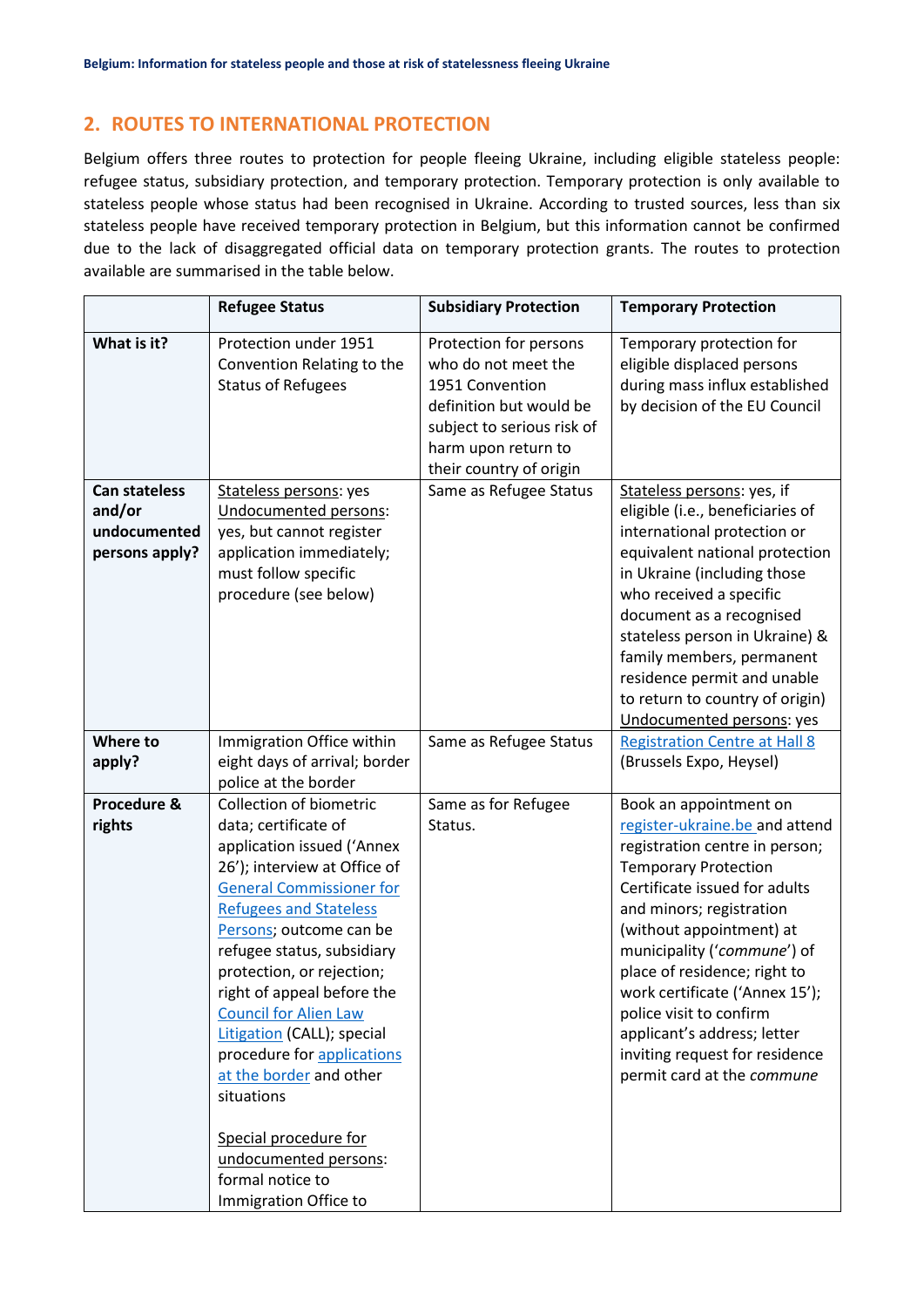|                    | register application;         |                             |                                   |
|--------------------|-------------------------------|-----------------------------|-----------------------------------|
|                    |                               |                             |                                   |
|                    | <b>Federal Agency for the</b> |                             |                                   |
|                    | <b>Reception of Asylum</b>    |                             |                                   |
|                    | Seekers (Fedasil) must        |                             |                                   |
|                    | provide accommodation (if     |                             |                                   |
|                    | not, a request can be         |                             |                                   |
|                    | submitted to the              |                             |                                   |
|                    | <b>Employment Tribunal)</b>   |                             |                                   |
| <b>Rights upon</b> | Temporary residence (five     | Temporary residence         | Right to reside (one year);       |
| recognition        | years); permanent             | (one year, renewable        | right to work; right to suitable  |
|                    | residence after five years;   | twice for two years);       | accommodation; social             |
|                    | right to work without         | permanent residence         | welfare; medical care;            |
|                    | permit; social security on    | after five years; right to  | education for children and        |
|                    | same basis as Belgian         | work upon application       | temporary education for           |
|                    | nationals; right to apply for | for work or self-           | adults; transfers of family       |
|                    | family reunification;         | employment permit;          | members to another Member         |
|                    | prohibition of return to      | social security on same     | State for reunification; right to |
|                    | country of origin;            | basis as Belgian            | apply for asylum at any time      |
|                    | automatic right to travel     | nationals; right to apply   |                                   |
|                    | documents (i.e. a 'blue       | for family reunification;   |                                   |
|                    | passport' obtained from       | apply for travel            |                                   |
|                    | municipality)                 | document, but must          |                                   |
|                    |                               | obtain certificate from     |                                   |
|                    |                               | <b>General Commissioner</b> |                                   |
|                    |                               | for Refugees and            |                                   |
|                    |                               | <b>Stateless Persons</b>    |                                   |
|                    |                               | confirming status and       |                                   |
|                    |                               | impossibility to obtain a   |                                   |
|                    |                               | passport                    |                                   |

For more information, see:

- Office of the General Commissioner for Refugees and Stateless Persons, [Main page,](https://www.cgrs.be/en/asylum/border-procedure) [Brochures on the](https://www.cgrs.be/en/publications)  [asylum procedure, rights, and obligations](https://www.cgrs.be/en/publications)[, International Protection,](https://www.cgrs.be/en/international-protection#jump-1) [Unaccompanied Child](https://www.cgrs.be/en/unaccompanied-child)
- Immigration Office, [International Protection](https://dofi.ibz.be/fr/themes/protection-internationale) an[d Temporary Protection](https://dofi.ibz.be/fr/themes/ukraine/protection-temporaire)
- [Federal Agency for the Reception of the Asylum Seekers \(FEDASIL\)](https://www.fedasil.be/fr)
- UNHCR, Help [Ukraine](https://help.unhcr.org/ukraine/fr/)
- [Belgium's official website](https://info-ukraine.be/en/assistance-belgium/people-run) gathering all information about and for people fleeing Ukraine
- Agency for Integration and Inclusion (Agentschap voor Integratie en Inburgering, AGII) [page on Ukraine](https://www.agii.be/nieuws/oekraine-verblijfsmogelijkheden-en-rechtspositie-in-belgie)
- Ministry of Foreign Affairs[, Travel pass for refugees, stateless persons of foreign nationals](https://diplomatie.belgium.be/en/services/services_abroad/belgian_passport/travel_pass_refugees_stateless_persons_or_foreign) Ariane, managed by the Red Cross (Emergency reception centre): +32 2 346 66 6[0 info@centreariane.be](mailto:info@centreariane.be)
- Employment job search: ACTIRIS Brussel[s, Information for Ukrainians,](https://www.actiris.brussels/en/citizens/information-for-ukrainian/) [Forem Wallonia,](https://www.leforem.be/citoyens/ukraine.html) [VDAB](https://www.vdab.be/vindeenjob/vacatures/64306087/zaagoperator-oekraine-ukrain)
- Regional website dedicated to information for Ukrainians in [Brussels,](https://www.helpukraine.brussels/en) [Wallonie,](https://circulate.it/r/qEtKsvWv-QP5guOSpdpJxbqOc9WdrNXuCZfHhhgfAZ7Eqq_pTU6WYkD0kNhtnfTLAs6es7rXCCaNy4mz7sqHRhh3eSI/n/V2FsbG9uaWU/www.wallonie.be/uk/ukrayina) [Flanders](https://circulate.it/r/qEtKsvWv-QP5guOSpdpJxV-zP3jve19TRHMuWGQe2asEgAIX_jPrIxVAHVo7xOg3AlIC353clckNTPXrwPbRLDL-I28/n/RmxhbmRlcnM/www.vlaanderen.be/vlaanderen-helpt-oekraine)
- European Council on Refugees and Exiles (ECRE), [Information Sheet](https://ecre.org/wp-content/uploads/2022/03/Information-Sheet-%E2%80%93-Access-to-territory-asylum-procedures-and-reception-conditions-for-Ukrainian-nationals-in-European-countries.pdf)
- EU Asylum Agency, [Who is Who in International Protection, Temporary Protection overview](https://whoiswho.euaa.europa.eu/temporary-protection)
- EASO, [Guidance on reception conditions for unaccompanied children](https://euaa.europa.eu/publications/guidance-reception-conditions-unaccompanied-children)
- KIND & Child Circle, [Note on unaccompanied children fleeing Ukraine](https://supportkind.org/wp-content/uploads/2022/03/Note-on-Unaccompanied-Children-Fleeing-from-Ukraine_Updated.pdf)
- Right to Protection, [Who are stateless persons who fled Ukraine after the Russian invasion on 24 of](https://r2p.org.ua/stateless-persons-fled-ukraine-after-2022/?lang=en)  [February, 2022](https://r2p.org.ua/stateless-persons-fled-ukraine-after-2022/?lang=en)